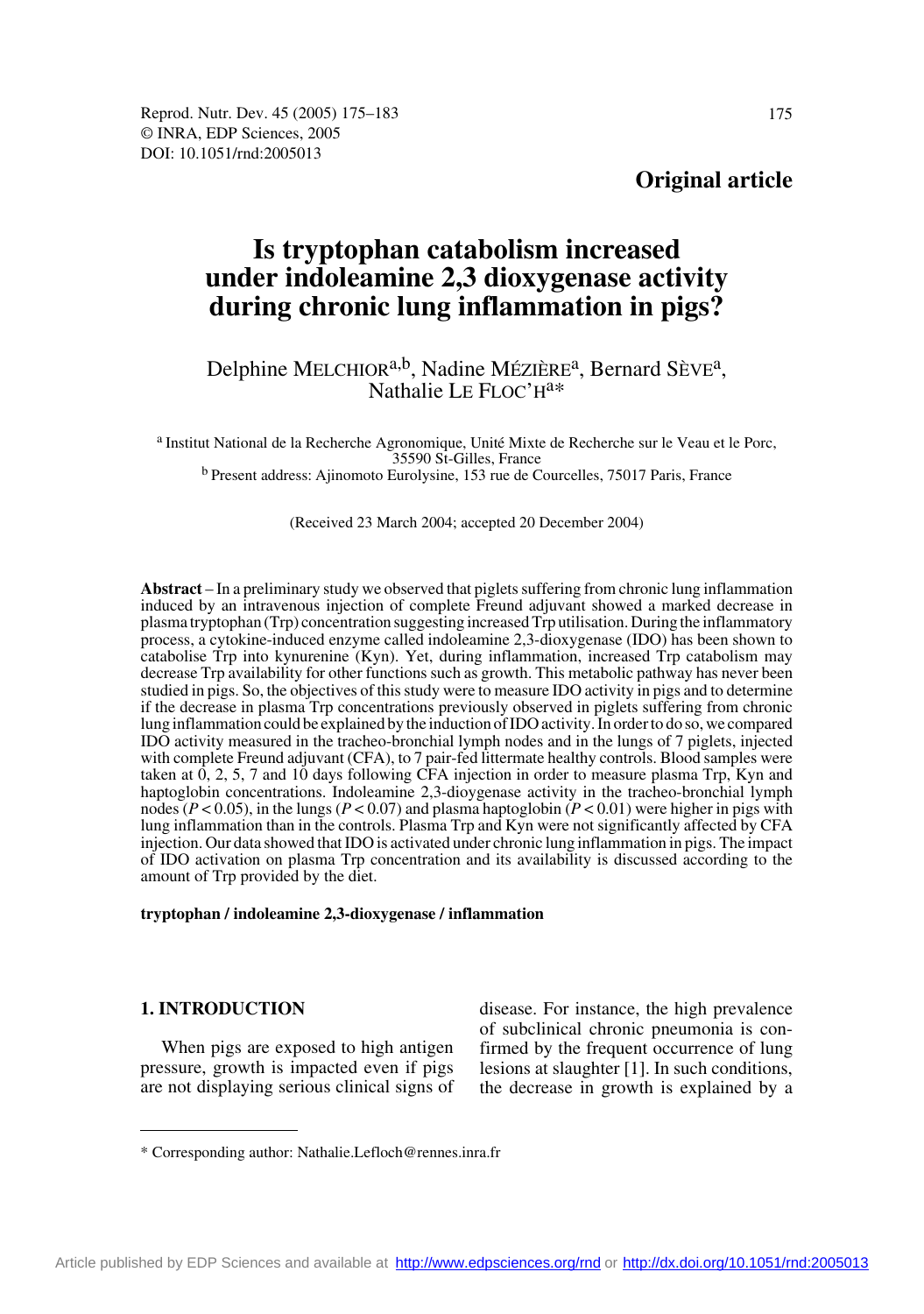decrease in feed consumption but also by the diversion of nutrients from growth towards tissues and cells involved in immune responses. Increased utilisation of some specific amino acids induced by immune system activation is not necessarily balanced by dietary supplies and may modify amino acid requirements [2]. In a preliminary study we observed that piglets suffering from non infectious chronic lung inflammation had significant lower plasma tryptophan (Trp) concentration than pairfed healthy piglets suggesting increased Trp utilisation for other processes than growth [3]. In various states of immune activation in humans, macaques, rabbits, mice and rats, the depletion of free serum Trp has been related to increased Trp degradation under activation of indoleamine 2, 3 dioxygenase (IDO, EC 1.13.11.42) [4–6]. Indoleamine 2, 3 dioxygenase converts Trp into N-formylkynurenine which is further catabolised to kynurenine (Kyn). This is the first step of a metabolic pathway that ends at niacin metabolite production. This enzyme is stimulated by pro-inflammatory cytokines, especially interferon-γ (IFN-γ) [7, 8]. IDO has a large tissue distribution including the lungs, gut, spleen but not in the liver [9–11]. Our interest to this enzyme arises because the induction of the IDO pathway may be a mechanism that limits the availability of the essential amino acid Trp for protein accretion during the inflammatory process. Moreover, the IDO pathway may play crucial roles in the regulation of the immune and inflammatory responses [12–14]. We also question also the role of Trp in body defenses. Yet, in pigs, data on IDO activation and functions are non-existent. Therefore, the objective of this study was to measure IDO activity in pigs with chronic lung inflammation. Secondly, we aimed at determining if the decrease in plasma Trp concentration previously observed in piglets suffering from chronic lung inflammation could be explained by the induction of IDO activity and thus an increased Trp catabolism.

#### **2. MATERIALS AND METHODS**

#### **2.1. Animals and experimental design**

All procedures were performed according to current legislation on animal experimentation in France (authorisation No. 7719 delivered by the French Ministry of Agriculture and Fisheries). Twenty days postweaning, seven pairs of littermate piglets were selected on the basis of their body weight  $(13.5 \pm 1.3 \text{ kg})$ . Within a pair, the weight difference was always lower than 1 kg. Under general anaesthesia induced with ketamine (Imalgene 100, Merial, France) and maintained with 2 to 5% halothane (Belamont, France) in oxygen, an indwelling silicone catheter  $(0.76 \times 1.65 \text{ mm}, \text{Erc}$ elab Vermed; ref. 48175) was implanted through a collateral vein in the right external jugular vein. The catheter tube was placed under the skin, externalised on the dorsum of the neck and put in a bag sutured to the skin. The catheters were flushed daily with 10 mL of sterile saline solution containing 2.5 mL of heparin (5000 U·mL<sup>-1</sup>). The pigs were housed in individual cages in an environmentally controlled building with alternate lighting and room temperature was maintained at 26 °C.

Nine days after surgery and following an overnight fast, one piglet per pair was slowly injected with 3 mL of Complete Freund adjuvant (Sigma Aldrich; catalog F-5881) in 10 mL of sterile saline solution (INFL). Complete Freund adjuvant (CFA) is a mineral oil containing killed *Mycobacterium tuberculosis* cells. Its intravenous injection reproduced interstitial pneumonia lesions [3, 15]. The seven other piglets were intravenously injected with the same volume of sterile saline and constituted the control group (CON).

The pigs were fed with a standard phase II post-weaning diet twice a day (the composition is given in Table I). This diet was formulated to provide 12 g of lysine per kg of diet (10.9 g·kg<sup>-1</sup> digestible lysine) and 2.4 g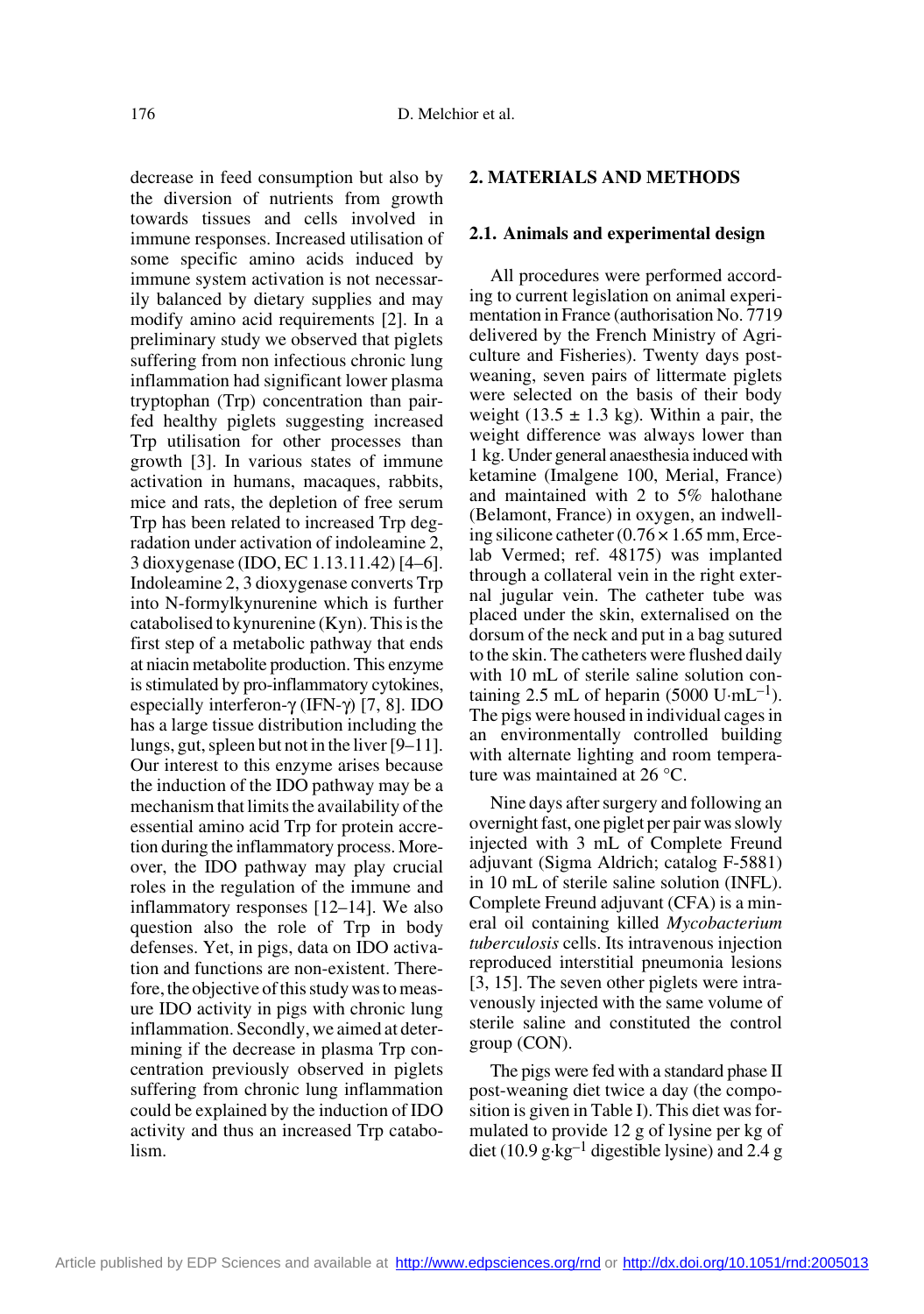| Ingredients                              | $%$ as fed basis |
|------------------------------------------|------------------|
| Ground wheat                             | 23.2             |
| Ground corn                              | 28.0             |
| Ground barley                            | 17.2             |
| Soybean meal                             | 26.6             |
| Vegetable oil                            | 0.4              |
| Calcium carbonate                        | 0.64             |
| Dicalcium phosphate                      | 1.62             |
| Sea salt                                 | 0.4              |
| L-lysine                                 | 0.44             |
| DL-methionine                            | 0.10             |
| L-threonine                              | 3.3              |
| L-tryptophan $10\%$                      | 0.09             |
| Phytase                                  | 0.2              |
| Salocine 20                              | 0.2              |
| Vitamin – trace mineral mix <sup>a</sup> | 0.5              |

Table I. Composition of the diet.

<sup>a</sup> Supplied per kg of diet: vit A, 10 000 IU; vit D3, 2 000 IU; vit E, 20 mg; vit K3 (menadione), 2 mg; vit B1 thiamin, 2 mg; vit B2 riboflavin, 5 mg; vit B3 niacin, 20 mg, vit B5 panthotenic acid, 10 mg; vit B6 pyridoxine, 5 mg; vit B8 biotin, 0.2 mg; vit B9 folic acid, 1 mg; vit B12 cyanocobalamin, 0.03; choline, 500 mg; vit C ascorbic acid, 40 mg; (mg) Fe: 100; Cu: 20; Mn: 40; Zn: 100; Co: 1; I: 0.6; Se: 0.3.

of  $Trp \cdot kg^{-1}$  of diet (2.1 g $\cdot kg^{-1}$  of digestible Trp). However, the analysis of dietary amino acid composition gave higher quantities of total Trp,  $3.2 \text{ g} \cdot \text{kg}^{-1}$ , and lysine,  $12.4 \text{ g} \cdot \text{kg}^{-1}$ , than it was expected by the formulation. Within a litter, the piglets were pair-fed in order to avoid confounding effects of feed intake and inflammation on plasma Trp concentration. Within a litter, the feed intake of the INFL piglet was measured 1 h after food distribution and the same quantity of food was then offered to the CON littermate. The amount of food allocated was limited to  $40 \text{ g} \cdot \text{kg}^{-1}$  BW in order to ensure that pairfed CON pigs would always eat all the given food. All pigs had free access to water.

#### **2.2. Blood and tissue analyses**

After an overnight fast, blood samples were taken 0, 2, 4, 7 and 10 days after CFA injection. Plasma Trp and Kyn concentrations were measured by an HPLC method [16]. Plasma haptoglobin concentrations were quantified by a colorimetric reaction using commercial kits (Phase Haptoglobin Colorimetric Assay, Tridelta, Ireland). Haptoglobin is a major positive acute phase protein in pigs used as an indicator of inflammation. Plasma haptoglobin concentration is usually increased under several situations of inflammation [3, 17, 18]. At day 10, the piglets were slaughtered. Because lungs are the target tissue of CFA challenge, we decided to measure IDO activity in tracheobronchial lymph nodes and lungs. These tissues were immediately removed, weighed and kept at –80 °C until analysis. The tissues were ground in liquid nitrogen and homogenised in a cold potassium buffer  $(KH<sub>2</sub>PO<sub>4</sub>/Na<sub>2</sub>HPO<sub>4</sub>, 2H<sub>2</sub>O, 20 mM and KCl,$ 140 mM, pH 7.0) with a polytron homogeniser (Kinematica, Suisse) at 9 500 rotations per minute. The homogenates were centrifuged at  $14\,000\,g$  for 30 min at  $4\,^{\circ}\text{C}$  and IDO activity was determined in the supernatant according to the method described for mice by Lestage et al. [19]. Briefly, the tissue homogenate  $(200 \mu L)$  was mixed with a reaction medium (800 µL) containing 400 µM Trp, 20 mM ascorbic acid, 20 µM methylene blue and 100 µg beef liver catalase (Roche, 106810). The mixture was then incubated during 3 h in a bath at 37 °C to produce N-formylkynurenine from Trp. The reaction was stopped with the addition of 200 µL trichloroacetic acid (30%) and further incubated at  $50^{\circ}$ C for 30 min to hydrolyse N-formylkynurenine produced by IDO to Kyn. The reaction mixture was then centrifuged for 10 min at 13 000 *g* to remove sediment. Then, the supernatant was purified on MICROCON membranes (Millipore, USA) by centrifugation for 45 min at 3000 *g*. The quantity of formed Kyn was determined by HPLC as described above. To calculate the specific activity of IDO, the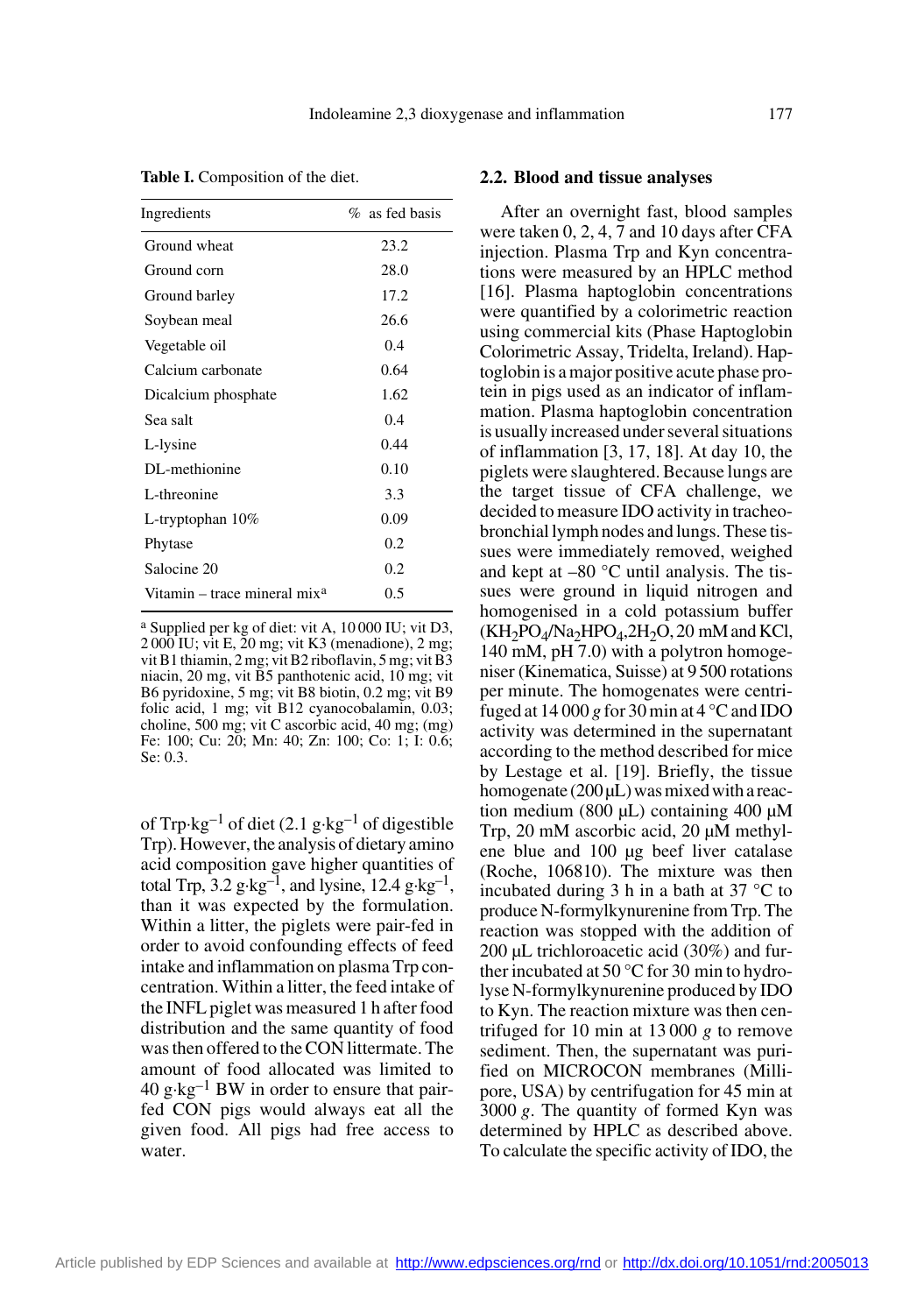**Table II.** Body weight (BW), daily weight gain, liver and lung weight in pair fed pigs injected i.v. with saline solution (CON) or challenged with 3 mL of complete Freund adjuvant (INFL). Data are least squares means calculated from the whole experimental period for BW and ADG ± SEM, *n* =7 in each treatment group. Liver and lung weight were determined at slaughter 10 days after complete Freund adjuvant injection.

|                             | <b>INFL</b> | <b>CON</b> | <b>SEM</b> | $\rm C^{1}$ |
|-----------------------------|-------------|------------|------------|-------------|
| Animal performance          |             |            |            |             |
| BW kg                       | 15.56       | 15.56      | 0.17       | NS          |
| ADG $g \cdot day^{-1}$      | 363.6       | 372.5      | 10.4       | NS          |
| Tissue weight (W)           |             |            |            |             |
| Liver W $g \cdot kg^{-1}BW$ | 23.8        | 21.5       | 0.5        | $**$        |
| Lung W $g \cdot kg^{-1}BW$  | 19.0        | 11.1       | 0.9        | ***         |
|                             |             |            |            |             |

1 C indicated the challenge effect, \*\* and \*\*\* indicated significant effects of challenge respectively for *P* < 0.01 and  $P < 0.001$ . NS indicated non significant effect of challenge injection.

protein concentrations in the homogenate were determined according to the colorimetric method with the Bicinchonic acid detergent compatible assay (Interchim, France).

#### **2.3. Calculations and statistical analysis**

Data were analysed with the GLM procedure of SAS (SAS Inst. Inc., Cary, NC). The model included challenge (INFL vs. CON), pair, time (days) and their interactions. The effect of challenge was tested using challenge × pair as the error term. For plasma variables such as haptoglobin, Trp and Kyn, the effects of time and its first order interactions with pair and challenge were tested with the residual error pair  $\times$ time  $\times$  challenge.

#### **3. RESULTS**

## **3.1. Animal clinical observations and weights**

Following CFA injection, the pigs became lethargic and rapidly showed increased respiratory rhythm. After two days, INFL piglets seemed to recover. In INFL pigs, we did not record a significant decrease in food consumption relative to the amount of food offered. In addition, CFA had no effect on the body weight and the daily weight gain of the piglets (Tab. II). At slaughter, macroscopic granulous pulmonary lesions were observed in INFL pigs. In addition, lymph nodes were increased in size in INFL pigs compared to CON pigs. Average lung and liver weights relative to BW were significantly higher  $(P < 0.05)$  in INFL than in CON pigs (Tab. II).

Rectal temperatures were higher in INFL (*P* < 0.05) than CON pigs regardless of time. One and two days following CFA injection, INFL pigs had higher average rectal temperatures than CON pigs (*P* < 0.01 and *P* < 0.05 respectively, Fig. 1). From the third day, rectal temperatures of INFL pigs regained those of CON pigs until days 5 and 6 when temperatures were higher ( $P < 0.05$  and  $P <$ 0.01) in INFL than in CON pigs. At the end of the second week of the experiment, rectal temperatures were not significantly different between the two groups of pigs.

# **3.2. Plasma haptoglobin**

Plasma haptoglobin concentrations are illustrated in Figure 2. The challenge  $(P <$  $(0.05)$  and the interaction challenge  $\times$  time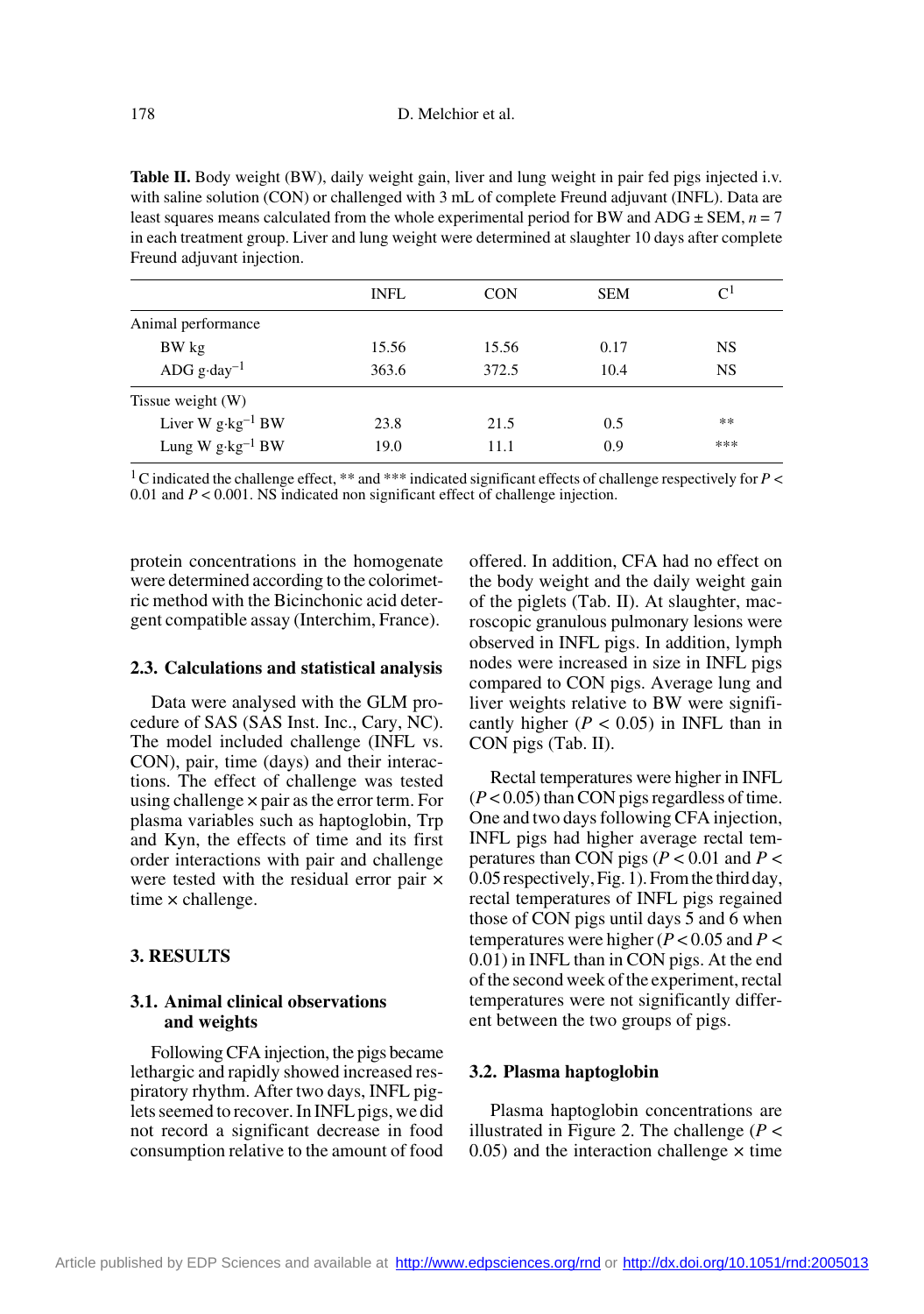

**Figure 1.** Rectal temperature in pigs injected i.v. with saline (CON) or 3 mL of complete Freund adjuvant (INFL). Data are least squares means  $\pm$  SEM;  $n = 7$  in each treatment group. Symbols denote significant differences between treatments (\* *P* < 0.05, \*\* *P* < 0.01).



**Figure 2.** Plasma haptoglobin concentrations in pigs injected i.v. with saline (CON) or 3 mL of complete Freund adjuvant (INFL). Data are least squares means ± SEM, *n* = 7 in each treatment group. Symbols denote significant differences between treatments (\*\* *P* < 0.01).

(*P* < 0.05) effects on plasma haptoglobin concentration were significant. Before CFA injection, haptoglobin concentrations were not different (*P* > 0.05) between INFL and CON pigs. CFA injection induced an increase in plasma haptoglobin concentration throughout the study. Two days after CFA injection, plasma haptoglobin concentration in INFL pigs was more than two times that of CON pigs (respectively 3 mg·mL<sup>-1</sup> vs.  $1.4 \text{ mg} \cdot \text{mL}^{-1}$ ). At day 10, plasma haptoglobin concentrations were still higher  $(P < 0.01)$ in the INFL pigs than in the CON pigs.

# **3.3. Plasma Trp, Kyn and IDO activity**

IDO activity measured in tracheo-bronchial lymph nodes was significantly higher  $(P<0.05)$  in INFL than in CON pigs (Fig. 3). In the lungs, because IDO was not induced in two piglets from the INFL group, IDO activity tended to be higher  $(P < 0.07)$  in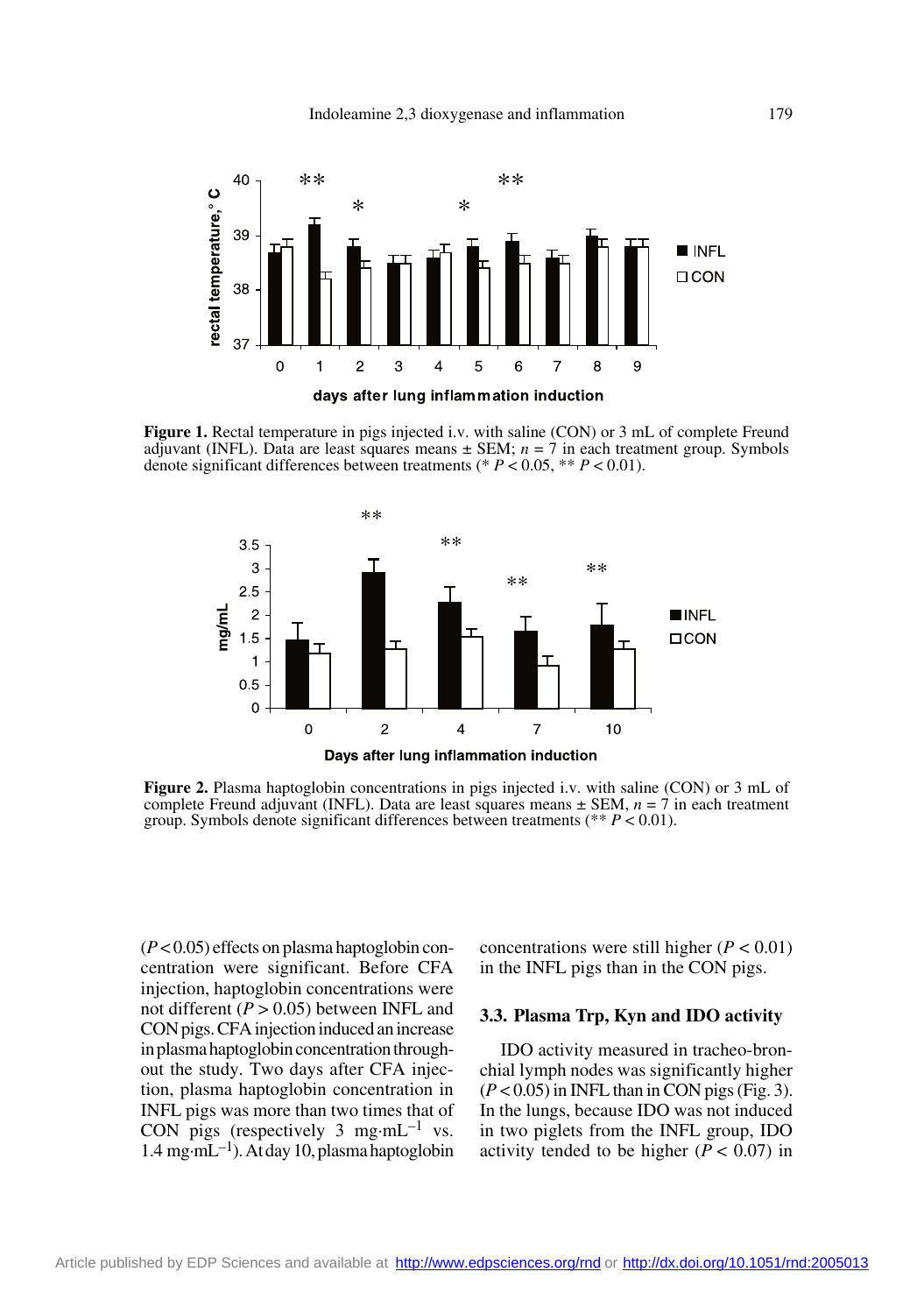

**Figure 3.** Indoleamine 2,3 dioxygenase (IDO) activity in the lung and tracheo-bronchial lymph nodes in healthy pair-fed pigs (CON) or in pigs injected i.v. with 3 mL of complete Freund adjuvant (INFL). Data are least squares means  $\pm$  SEM,  $n = 7$  in each treatment group for lung data and  $n = 6$  for each treatment group for tracheal lymph-nodes. Td indicates  $P < 0.1$  and \* indicates  $P < 0.05$ .

INFL pigs than in CON pigs (Fig. 3). Neither challenge nor challenge  $\times$  time interaction effects were significant in plasma Trp and Kyn concentrations. Therefore, only the average values of Trp and Kyn concentrations for CON and INFL are represented (Tab. III).

## **4. DISCUSSION**

INFL pigs had greater plasma haptoglobin concentrations throughout the study, higher liver and lung weights relative to BW and they displayed lung lesions at slaughter confirming the inflammation was set up. We measured and observed the induction of DO activity following chronic lung inflammation for the first time in pigs. The higher IDO activity measured in tracheal lymph nodes and in the lungs of the INFL group showed that Trp catabolism may increase under inflammatory response in pigs. Nevertheless, the reason why 2 INFL pigs out of 7 did not respond by an increase in IDO activity in the lungs despite IDO activity being increased in tracheo-bronchial lymph nodes remains unclear. Indeed, for these two piglets, the lung weight expressed relative to body weight was significantly

**Table III.** Plasma tryptophan (Trp) and kynurenine (Kyn) concentrations in healthy pair-fed pigs (CON) or in pigs injected i.v. with 3 mL of complete Freund adjuvant (INFL) measured after an overnight fasting. Data are least squares means calculated from all the time points (0, 2, 5, 7 and 10 days after complete Freund adjuvant injection) of the experimental period ± SEM, *n* = 7 in each treatment group.

|                                | INFL  | CON   | SEM  |    |
|--------------------------------|-------|-------|------|----|
| $Trp$ (nmol·mL <sup>-1</sup> ) | 36.79 | 38.77 | 2.91 | NS |
| Kyn (nmol·m $L^{-1}$ )         | .08   | .12   | 0.05 | NS |

<sup>1</sup>C indicated the INFL challenge effect, NS indicated that *P*-value > 0.05 whereas the sign \* indicated significant effects of INFL challenge  $P < 0.05$ .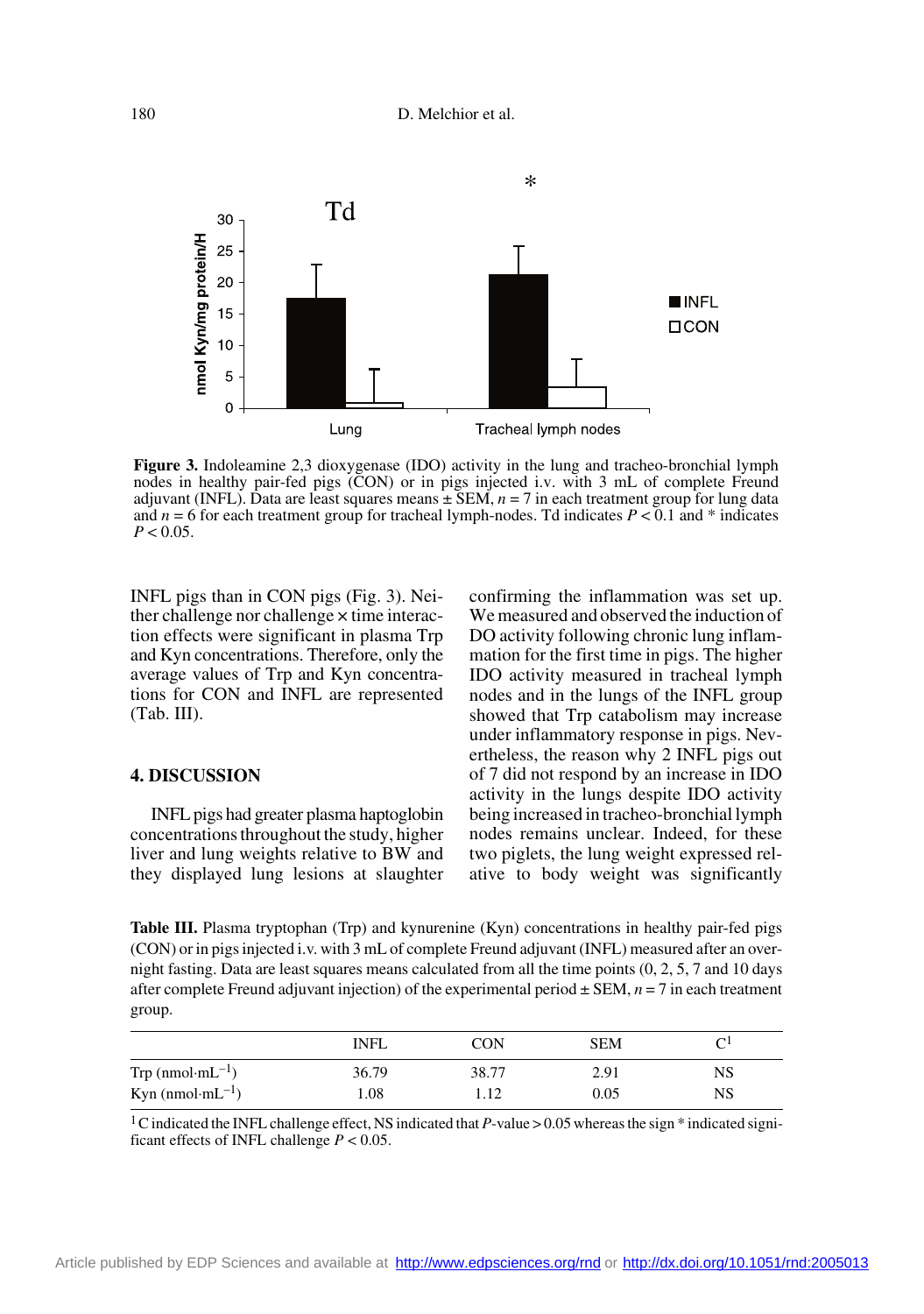higher than for their respective pair-fed littermate. The increase in IDO activity may not have occurred, or, alternatively, it had occurred at a different time from slaughter. In the lungs, we observed a 22 times increase in IDO activity between INFL and CON pigs which was in accordance with the results obtained in mice injected with pokeweed mitogen [4] or treated with LPS [8] (respectively 20 times and 18 times increase in IDO activity compared to controls). In macaques infected with type D-retrovirus [20], IDO activity in the lungs was increased only 5 times compared to healthy monkeys. The roles and functions of IDO under pathological situations and inflammation states have not yet been elucidated. The induction of IDO activity has been first studied for its potential antimicrobial function [12, 21, 22]. The most commonly suggested mechanism is the ability of IDO to reduce the availability of Trp that is an essential nutrient for the development of the pathogen. Secondly, IDO induction has been envisaged as a free-radical protector system. This latter role may be attributable directly to IDO activation that removes superoxyde radicals using them both as the substrate and cofactor [23] and also indirectly via the production of metabolites such as 3-hydroxy anthranilic acid and 3-hydroxy Kyn that may function as free-radical scavengers and antioxidants [13, 24]. Recently, studies have stressed the fact that IDO activity may have other functions than combatting infections and their consequences. This idea came from the observation that, in healthy subjects, IDO activity is expressed in several tissues such as the epididyme, placenta, spleen, thymus and lymph nodes. In the present study, CON pigs displayed a basal level of IDO activity in tracheo bronchial lymph nodes suggesting a potential role of IDO in this tissue independently of inflammatory response. This basal activity may be related to immune tolerance processes induced by suppressing T cell activation and proliferation [25–29].

Our previous experiment [3] showed that pigs suffering from chronic lung inflammation induced by CFA injection had lower plasma Trp concentrations than pair-fed healthy pigs. In several species, humans, macaques, rabbits or mice, IDO induction by infections, viruses, or inflammatory diseases, was associated with both a decreased plasma Trp and increased plasma Kyn concentrations [4–6]. Yet, in the present study it is surprising that, despite the induction of IDO activity, neither plasma Trp concentration nor Kyn were affected by chronic lung inflammation. Thus the lack of response of plasma Trp concentration is intriguing and needs to be discussed. In healthy subjects, the hepatic enzyme tryptophan 2,3-dioxygenase (TDO) is the main Trp-oxidative enzyme and plays a major role in controlling the serum Trp in response to dietary intake. Under immune system activation some authors have shown that its activity generally decreases when IDO activity increases. Consequently, it could be hypothesised that the balance between TDO and IDO may have occurred in order to maintain Trp availability for the tissue during inflammatory response. However, in our previous experiment we noticed a decrease in plasma Trp concentrations suggesting that this balance can be broken during inflammatory response [3]. In the present study, free Trp was added to the diet which was not the case in our previous experiment [3]. Furthermore, we recorded less food refusal relative to allocated amounts in the present study while food consumption was significantly decreased in INFL pigs in our previous one. Therefore, we hypothesised that Trp was probably not limiting in the present experiment in contrast to the previous experiment. In other words, even if Trp catabolism was increased through the IDO pathway, its plasma level could have been maintained by the Trp dietary supply. This idea is supported by further calculations we made only with data from the INFL pigs group. In INFL pigs, plasma Trp concentrations were negatively correlated with IDO activity measured in tracheal lymph nodes and in the lungs (respectively  $P < 0.05$ , correlation coefficient –0.89 and *P* < 0.055, coefficient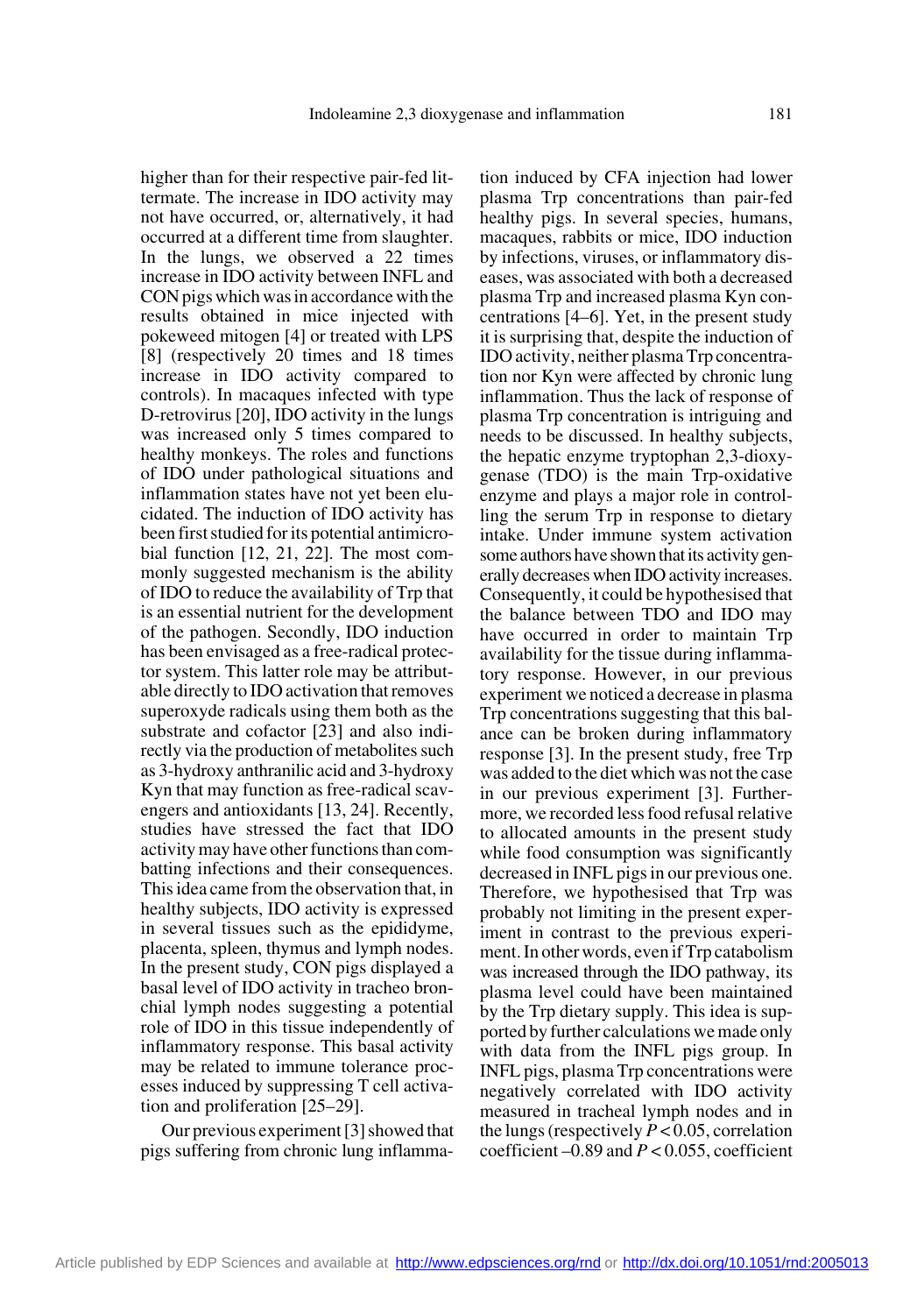–0.75). These results suggest that IDO activity may be responsible in part for the increased Trp utilisation in pigs with inflammatory response. From a practical point of view, we question the quantitative impact of IDO activity on Trp metabolism. Is IDO activity of sufficient magnitude to divert the essential amino acid Trp from protein accretion? Also, plasma amino acid profiles might not represent a fully satisfactory marker of amino acid metabolism. The pool size of a plasma molecule is determined by the balance between its supply represented by protein breakdown and the diet, and its utilisation, catabolism or incorporation in larger molecules. Techniques using tracer infusion would be relevant to determine the contribution of the IDO pathway on Trp fluxes especially during immune system activation.

It is surprising that Kyn did not accumulate in the plasma of INFL pigs in spite of increased IDO activity. This may be explained by the fact that Kyn can be hydrolysed in other active metabolites such as 3-hydroxy Kyn, 3-hydroxy anthranilic acid, picolinic acid or quinolinic acid that may play various roles during inflammatory response as suggested above. Twenty-four hours after systemic pokeweed mitogen administration to mice, not only plasma concentrations of Kyn were increased but also those of 3-hydroxyKyn and quinolinic acid which are other Trp metabolites along the Kyn pathway [4].

In conclusion, we showed that IDO activity is induced in lung and lymph nodes of pigs with chronic lung inflammation. Thus inflammation may reduce Trp availability by increasing Trp catabolism. However this induction is not associated with a decrease in Trp and an increase in Kyn in the plasma. In the present experiment the lack of response of plasma Trp could be explained by the level of dietary Trp. Considering plasma Trp concentration as an indicator of Trp availability for growth and other normal physiological processes, Trp may become limiting if the supply of Trp in the

diet is not sufficient to support increased utilisation caused by inflammation. Therefore, this work will be completed by a study on Trp metabolism in pigs with chronic lung inflammation receiving different levels of Trp in the diet.

# **REFERENCES**

- [1] Escobar J, Van Alstine WG, Baker DH, Johson RW. Growth performance and whole-body composition of pigs experimentally infected with Mycoplasma hyopneumoniae. J Anim Sci 2002, 80: 384–391.
- [2] Reeds PJ, Jahoor F. The amino acid requirements of disease. Clin Nutr 2001, 20: 15–22.
- [3] Melchior D, Sève B, Le Floc'h N. Chronic lung inflammation affects amino acid concentrations in pigs. J. Anim Sci 2004, 82: 1091– 1099.
- [4] Saito K, Markey SP, Heyes MP. Effects of immune activation on quinolinic acid and neuroactive kynurenines in the mouse. Neurosciences 1992, 51: 25–39.
- [5] Brown RR, Ozaki Y, Datta SP. Borden EC, Sondel PM, Malone DG. Implications of interferon-induced tryptophan catabolism in auto-immune diseases and AIDS. Adv Exp Med Biol 1991, 294: 425–435.
- [6] Takikawa O, Yoshida R, Kido R, Hayaishi O. Tryptophan degradation in mice initiated by indoleamine 2,3 -dioxygenase. J Biol Chem 1986, 261: 3648–3653.
- [7] Takikawa O, Kuroiwa T, Yamazaki F, Kido R. Mechanism of Interferon-gamma Action. J Biol Chem 1988, 263: 2041–2048.
- [8] Fujigaki S, Saito K, Sekikawa K, Tone S, Takikawa O, Fuji H, Wada H, Noma A, Seishima M. Lipopolysaccharide induction of indoleamine 2,3-dioxygenase is mediated dominantly by an IFN-γ-independent mechanism. Eur J Immunol 2001, 31: 2313–2318.
- [9] Hansen AM, Driussi C, Turner V, Takikawa O, Hunt NH. Tissue distribution of indoleamine 2,3-dioxygenase in normal and malariainfected tissue. Redox Report 2000, p 5.
- [10] Yamazaki F, Kuroiwa T, Takikawa O, Kido R. Human indolylamine 2,3-dioxygenase. J Biochem 1985, 230: 635–638.
- [11] Yoshida R, Yoshihiro U, Nakata K, Watanabe Y, Hataishi O. Specific induction of Indoleamine 2, 3-dioxygenase by bacterial lipopolysaccharride in the mouse lung. Arch Biochem. Biophys 1981, 212: 629–637.